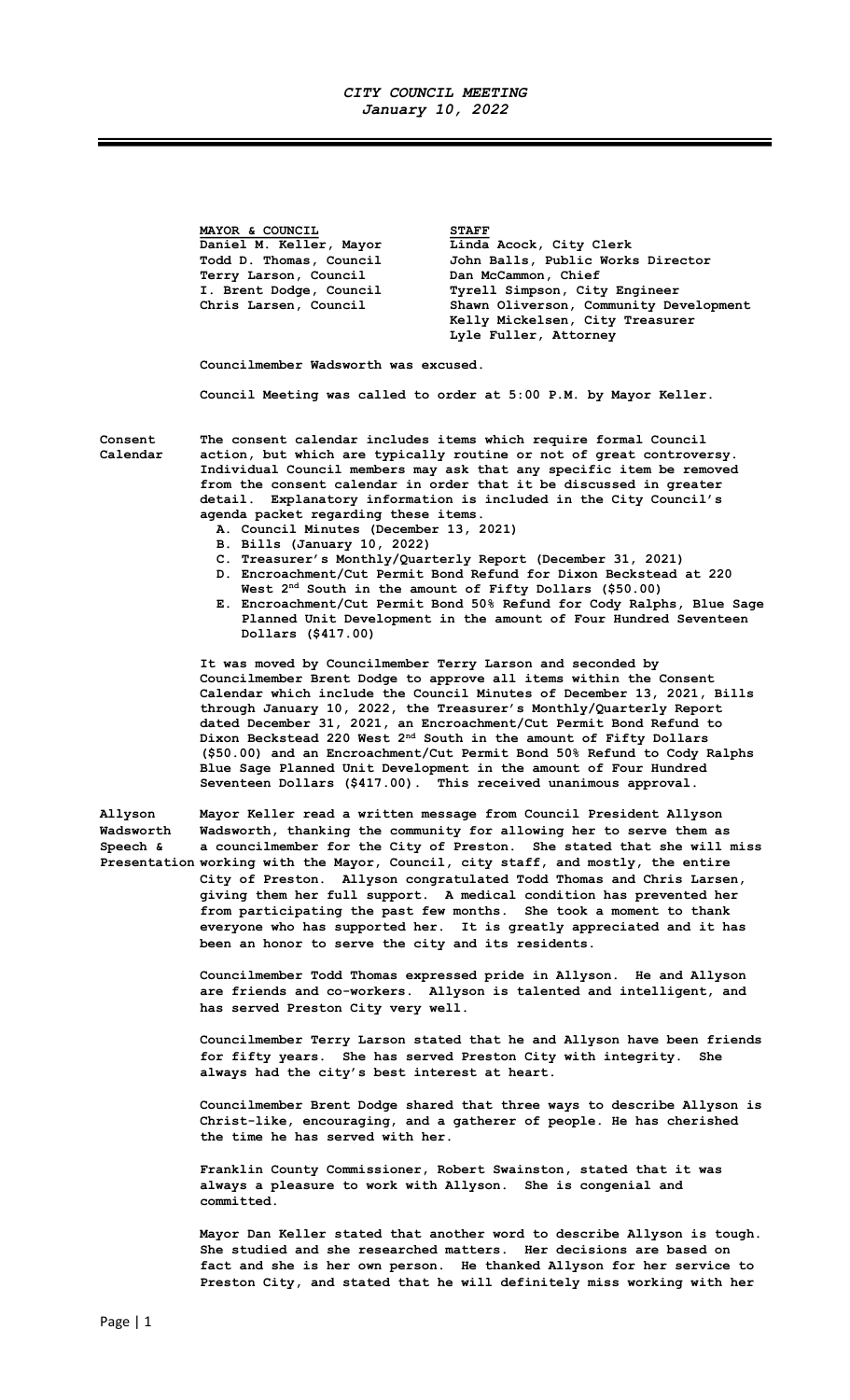Ξ

|                                        | on city council. Mayor Dan Keller then presented a framed photograph<br>with Council President Allyson Wadsworth and Governor Brad Little as a<br>thank you to Allyson for her service.                                                                           |  |  |
|----------------------------------------|-------------------------------------------------------------------------------------------------------------------------------------------------------------------------------------------------------------------------------------------------------------------|--|--|
| Administer<br>Oath<br>T. Thomas        | City Clerk Acock administered the "Oath of Office" to Todd D. Thomas<br>for the office of council of the City of Preston for a term of four<br>years.                                                                                                             |  |  |
| Administer<br>Oath<br>C. Larsen        | City Clerk Acock administered the "Oath of Office" to Chris Larsen for<br>the office of council of the City of Preston for a term of four years.                                                                                                                  |  |  |
| Recess                                 | Meeting was recessed at 5:16 for a brief reception. Meeting reconvened<br>for the new administration at 5:29 P.M. Mayor Dan Keller officiating.                                                                                                                   |  |  |
| State Of<br>The City<br><b>Address</b> | Mayor Dan Keller presented his State of the City Address. He reported<br>that the City of Preston is in outstanding condition. The financial<br>position is in excellent shape and the employees are doing<br>conscientious work.                                 |  |  |
|                                        | (A copy of Mayor Dan Keller's State of the City Address follows<br>Minutes.)                                                                                                                                                                                      |  |  |
| Larson<br>Elected                      | Mayor Dan Keller called for the nominations for President of the City<br>Council.                                                                                                                                                                                 |  |  |
| Council<br>President                   | Councilmember Todd Thomas nominated Councilmember Terry Larson to serve<br>as Council President for a one year term. Councilmember Brent Dodge<br>seconded the nomination. The vote was as follows:                                                               |  |  |
|                                        | Councilmember Todd Thomas<br>Aye<br>Councilmember Terry Larson<br>Aye<br>Councilmember Brent Dodge<br>Aye<br>Councilmember Chris Larsen<br>Aye                                                                                                                    |  |  |
|                                        | The vote was unanimous for Councilmember Terry Larson to serve as<br>Council Preston for the year 2022.                                                                                                                                                           |  |  |
| Appoint-<br>ments                      | Mayor Keller made the following appointments:                                                                                                                                                                                                                     |  |  |
| Clerk                                  | Linda Acock, City Clerk<br>It was moved by Councilmember Terry Larson and seconded by<br>Councilmember Todd Thomas to confirm the appointment of Linda Acock as<br>Preston City Clerk. This received unanimous approval.                                          |  |  |
| Treasurer                              | Kelly Mickelsen, City Treasurer<br>It was moved by Councilmember Todd Thomas and seconded by Councilmember<br>Brent Dodge to confirm the appointment of Kelly Mickelsen as Preston<br>City Treasurer. This received unanimous approval.                           |  |  |
|                                        |                                                                                                                                                                                                                                                                   |  |  |
| Attorney                               | Lyle Fuller, City Attorney<br>It was moved by Councilmember Brent Dodge and seconded by Councilmember<br>Chris Larsen to confirm the appointment of Lyle Fuller, Law office of<br>Fuller & Fuller, as Preston City Attorney. This received unanimous<br>approval. |  |  |
| Council                                | Mayor Dan Keller assigned the following designations to each<br>Designation councilmember:                                                                                                                                                                        |  |  |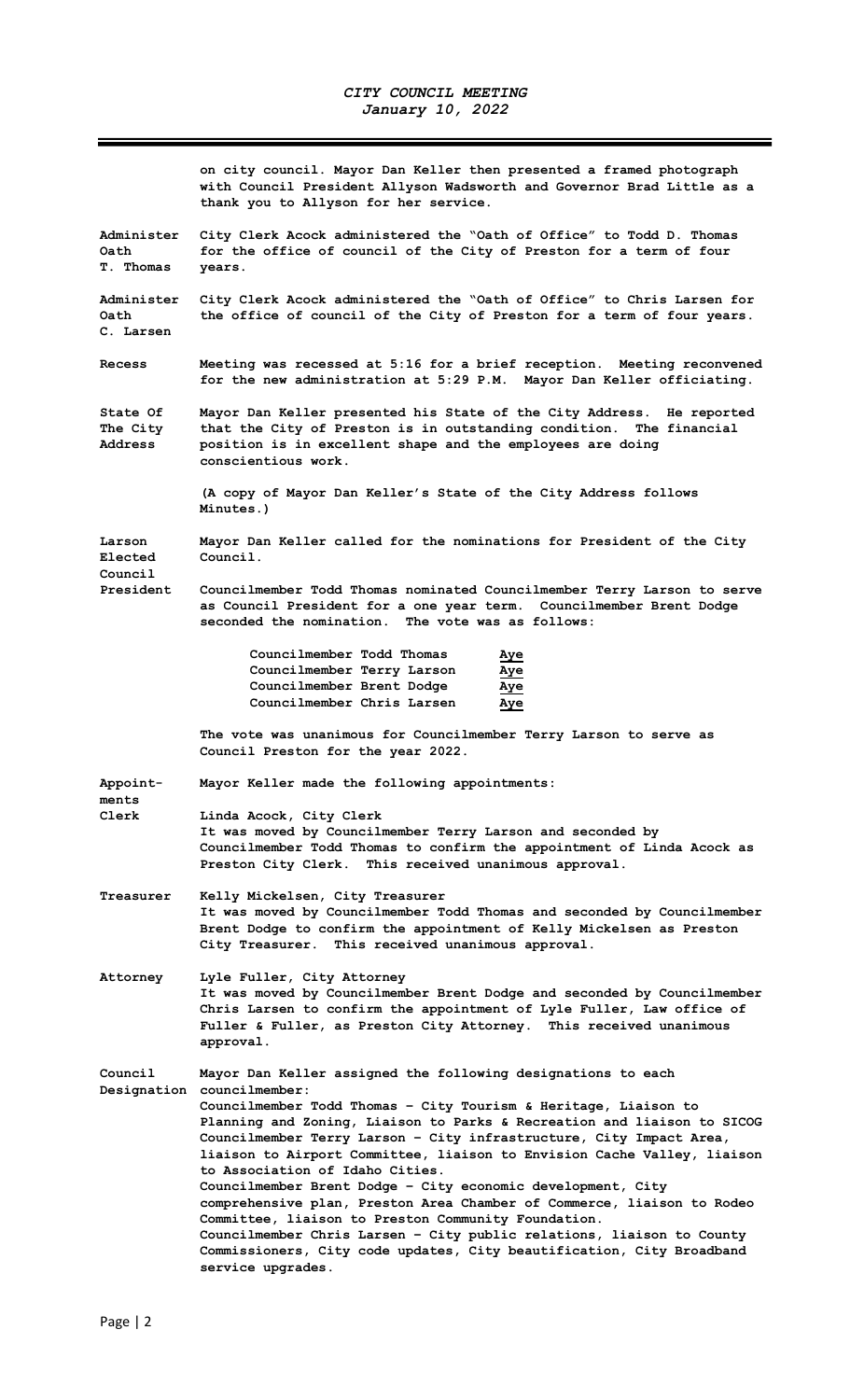$\overline{\phantom{a}}$ 

| Recreation<br>Center<br>Discussion<br>Concept<br>Plan                                                        | Councilmember Todd Thomas briefly explained that the city has approved<br>an expenditure to Booth Architecture for conceptual drawings for a<br>recreation center at the Craner Field. Ted Booth came to Preston and<br>visited the site. He is present at the meeting to answer questions and<br>get ideas for the design of the center.                                                                                                                                                                   |  |  |
|--------------------------------------------------------------------------------------------------------------|-------------------------------------------------------------------------------------------------------------------------------------------------------------------------------------------------------------------------------------------------------------------------------------------------------------------------------------------------------------------------------------------------------------------------------------------------------------------------------------------------------------|--|--|
|                                                                                                              | Ted Booth stated that they have worked on rough plans for the city's<br>recreation center, starting with creating space for basketball courts,<br>offices, restrooms, etc. From there, they will add or remove to fit<br>the needs of Preston. Mr. Booth has looked at the property, and with<br>placement of the building, and it being a metal building, they can plan<br>for growth and expansion.                                                                                                       |  |  |
| <b>SICOG</b><br>Grant<br>Admin<br>Contract<br>& Finding<br>Of No<br>Significant<br>Impact<br>Craner<br>Field | Amanda Collins, of SICOG, presented the Environment Assessment that was<br>done on the Craner Field. The grant process is now ready for signing<br>the Grant Administration Contract between the City of Preston and<br>Southeast Idaho Council of Governments (SICOG) and the combined Public<br>Notice for the Finding of No Significant Impact on the Environment and<br>the Notice to Intent to Request for Release of Funds.<br>The notice<br>should appear in The Preston Citizen on February $4th$ . |  |  |
|                                                                                                              | It was moved by Councilmember Todd Thomas and seconded by Councilmember<br>Chris Larsen to proceed with the grant process, and authorize Mayor Dan<br>Keller to sign the Grant Administration Contract and the combined<br>Public Notice. The vote was as follows:                                                                                                                                                                                                                                          |  |  |
|                                                                                                              | Councilmember Todd Thomas<br>Aye<br>Councilmember Terry Larson<br>Aye<br>Councilmember Brent Dodge<br>Aye<br>Councilmember Chris Larsen<br><u>Aye</u>                                                                                                                                                                                                                                                                                                                                                       |  |  |
|                                                                                                              | Motion passed by majority vote.                                                                                                                                                                                                                                                                                                                                                                                                                                                                             |  |  |
|                                                                                                              | (A copy of the documents follows Minutes)                                                                                                                                                                                                                                                                                                                                                                                                                                                                   |  |  |
| <b>Business</b><br>Licenses                                                                                  | It was moved by Councilmember Chris Larsen and seconded by<br>Councilmember Terry Larson to approve business licenses for the<br>following:                                                                                                                                                                                                                                                                                                                                                                 |  |  |
|                                                                                                              | Casey Judd<br>421 E Eagle Way<br>(Judd Property, LLC)<br>Leah Thompson & Jessey Jones<br>2 North State<br>(Thorasdatter Design)<br>558 W 8 <sup>th</sup> S<br>Hailey Stolp<br>(ES Solar)                                                                                                                                                                                                                                                                                                                    |  |  |
|                                                                                                              | Motion received unanimous approval.                                                                                                                                                                                                                                                                                                                                                                                                                                                                         |  |  |
| Lift Cap<br>Comp. Time                                                                                       | Public Works Director Balls explained that, with the recent snowfall,<br>and a line break on State Street, there are a few of the men in his<br>department that have exceeded the forty hour maximum compensatory<br>He asked the council to consider temporarily lifting the cap.<br>hours.                                                                                                                                                                                                                |  |  |
|                                                                                                              | It was moved by Councilmember Todd Thomas and seconded by Councilmember<br>Brent Dodge to temporarily lift the forty hour cap on compensatory<br>time, effective December 31, 2021, for a period of sixty (60) days from<br>January 10, 2022. This received unanimous approval.                                                                                                                                                                                                                             |  |  |
|                                                                                                              | Idaho Water It was moved by Councilmember Terry Larson and seconded by<br>Users Assoc. Councilmember Todd Thomas to join the Idaho Water Users Association,<br>Membership and authorize payment of membership fees in the amount of Two Hundred<br>Fifty Dollars (\$250). This received unanimous approval.                                                                                                                                                                                                 |  |  |
| County<br>Commission<br>Report                                                                               | Franklin County Commissioner, Robert Swainston explained that the<br>noise, etc. of construction at the court house, during the next two<br>years, has made it necessary for them to look at different venues for<br>court. He asked that the council consider allowing the courts to use<br>the council room for court hearings.                                                                                                                                                                           |  |  |
|                                                                                                              | After discussion, it was determined that this matter will be on the<br>January 24, 2022 meeting agenda as an action item.                                                                                                                                                                                                                                                                                                                                                                                   |  |  |
| <b>Executive</b>                                                                                             | It was moved by Councilmember Terry Larson and seconded by                                                                                                                                                                                                                                                                                                                                                                                                                                                  |  |  |